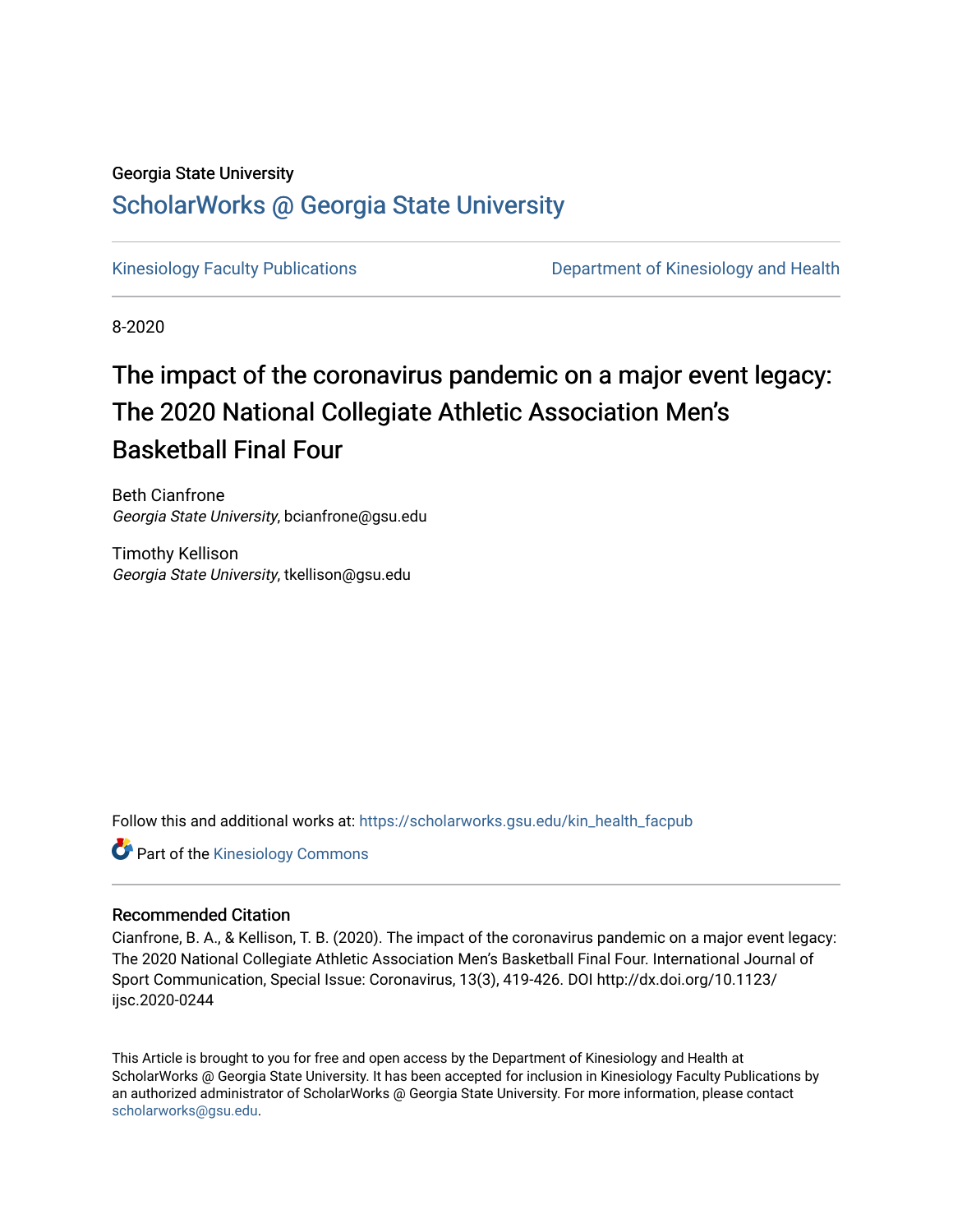### **The Impact of the Coronavirus Pandemic on a Major Event Legacy: The 2020 National Collegiate Athletic Association Men's Basketball Final Four**

#### Beth A. Cianfrone and Timothy Kellison

During the 5-day window of April 3–7, 2020, thousands of basketball fans were set to descend upon Atlanta and be entertained by the National Collegiate Athletic Association (NCAA) Men's Basketball Final Four. In conjunction with the Final Four, the Division II and Division III Men's Basketball Championships, as well as the National Association of Basketball Coaches Convention, were also to be held in Atlanta that weekend. The NCAA staff and the Atlanta Basketball Host Committee (ABHC) planned the largescale events, as well as numerous smaller community-related events. They secured more than 2,000 volunteers to host the events in multiple private and public facilities, including Mercedes-Benz Stadium, State Farm Arena, the Georgia World Congress Center, and Centennial Olympic Park.

Due to the coronavirus pandemic (COVID-19), NCAA President Mark Emmert announced on March 11 that the Final Four events would be spectator free and then officially cancelled the events a day later, 3 weeks before they were to occur (Norlander, 2020). On March 24, Atlanta Mayor Keisha Lance Bottoms issued a stay-at-home order. Instead of being in the final weeks of preparation for hosting a major championship, the NCAA and ABHC quickly refocused their efforts to manage the logistics of a cancelled event. A major event, such as the NCAA Final Four, often provides a lasting legacy for the host community (e.g., Oja, Wear, & Clopton, 2018). For the ABHC specifically, the event's impact and legacy for the community were now in question. Through this case study, we assessed the legacy-creation efforts of the NCAA and ABHC, despite the lack of an event, and investigated the impact the nonevent had on the host committee and community.

#### **Background**

With large-scale sport events, there is a residual impact on the community, whether in the form of economic gains, tourism, sociocultural benefits, or psychic impact (Karadakis & Kaplanidou, 2012). The Final Four is the largest event managed by the NCAA. For the NCAA, the ABHC had numerous community outreach initiatives to implement, some with room for flexibility and creativity regarding how the host committee could execute the initiative, and others with more rigid NCAA guidelines regarding the execution.

The ABHC was "responsible for assisting with the planning and production of the 2020 NCAA Final Four and accompanying fan events … its mission [was] to host a one-of-a-kind championship experience for student-athletes, participating institutions, fans and media" (Atlanta Basketball Host Committee, 2020a, para. 1). The ABHC was composed of nine board and 13 staff members, supported by one NCAA host institution, Georgia Tech. Carl Adkins, Executive Director of the ABHC, and his staff began preparations for the Final Four more than a year before the event, with many staff transitioning from duties with the Atlanta Super Bowl Host Committee. The NCAA has five key objectives for the Final Four that the ABHC worked to support through various initiatives in Atlanta: (a) promote education as a brand, (b) align with key stakeholders, (c) enhance the tournament experience, (d) expand the demographic, and (e) create a premium tournament experience (C. Mouton, personal communication, April 15, 2020). A major role of the ABHC was to provide a "lasting and positive impact on the community, working with the NCAA, corporate partners, and contractors to execute their objectives" (C. Mouton, personal communication, April 15, 2020).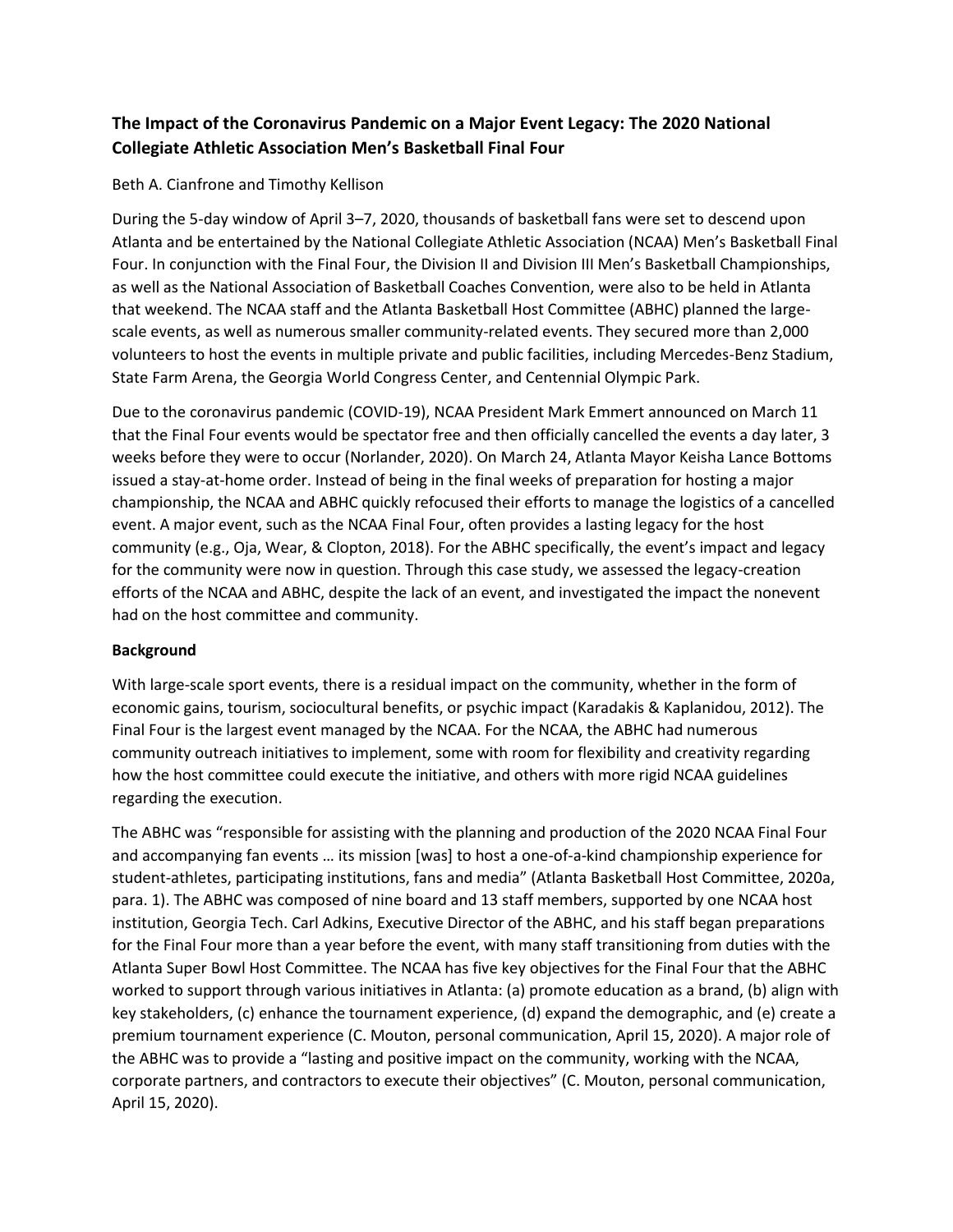A series of host committee programs included Read to the Final Four (an elementary-school-based, citywide, bracket-style reading series), the Legacy Restoration Project presented by AXE (renovation of local youth recreation center), the NCAA Final Four Dribble presented by Buick (a free youth event), Fan Jam grassroot marketing activations (interactive mobile "pop-up" events with a branded truck and basketball court), sustainability initiatives, and an educational initiative with local universities, all of which are reoccurring annual projects at the Final Four. ABHC Community Director Chincie Mouton noted, "We want the people of Atlanta to feel good about having the Final Four; it's truly for the city of Atlanta … we want it to be inclusive for the city as a whole" (personal communication, April 15, 2020). In other words, these events would allow Atlantans who were unable to access Final Four tickets to still partake in the excitement of NCAA Men's Basketball.

#### **Method**

As part of the educational outreach initiative, ABHC Executive Director Carl Adkins had a vision of including as many universities and sport management students as possible in the planning and execution of the ancillary events. This program was overseen by Matt Snyder, Vice President of Volunteer Programs and Academic Liaison. In total, 214 sport management students across nine universities in the greater Atlanta region were set to be Street Team volunteers. Georgia State University served as the Host Committee's sport management educational partner. Thus, we were a part of the planning process since June 2019. Through this partnership, the Georgia State University faculty hosted a speakers' event with the NCAA and ABHC in January, had two students intern with the ABHC, and taught a special topics Event Management course, which centered on the Final Four and featured NCAA and ABHC speakers each week. As part of the course, the 25 students were to serve as the lead volunteers, known as Point Guards, of the Final Four Street Team for the 4 days of the events. The Street Team is responsible for providing customer service to visitors/spectators. The class was also responsible for planning an on-campus marketing activation with the Fan Jam and developing a volunteer handbook.

As a result, we attended monthly NCAA Wrap Up, Volunteer, and Sustainability Committee meetings. Following the cancellation of the Final Four, we conducted informal interviews with five key stakeholders from the NCAA and ABHC. The empirical material collected from these individuals represents the knowledge and awareness of several high-ranking officials who were directly involved in the planning of the Final Four in Atlanta. Therefore, this study benefits from its access to high-level managers, whose positions in the NCAA and ABHC contribute valuable insight into the ways in which legacy planning was altered following the event's cancellation. The accuracy and significance of the empirical material collected are strengthened by the expertise of these respondents. These discussions, as well as direct and participant-based observations and reviews of related news and social outlets, serve as the lens through which we analyzed the ABHC's efforts to deliver a positive, lasting legacy to Atlanta despite the cancellation of the Final Four and the city's enforcement of a stay-at-home order.

#### **Postcancellation Community Impact**

The ABHC was notified minutes after the NCAA announced the cancellation of the event. Amid all of the uncertainty on that day, everyone we spoke with at the ABHC had the same sentiment about the cancellation of the event—they were disappointed they could not see it to fruition, but knew the safety of the student-athletes, patrons, and others involved was most important, and graciously thanked us for our efforts and involvement. It was clear that the ABHC staff was flexible and could pivot in moving forward to manage in postevent mode. Unlike other U.S. sporting events that were postponed or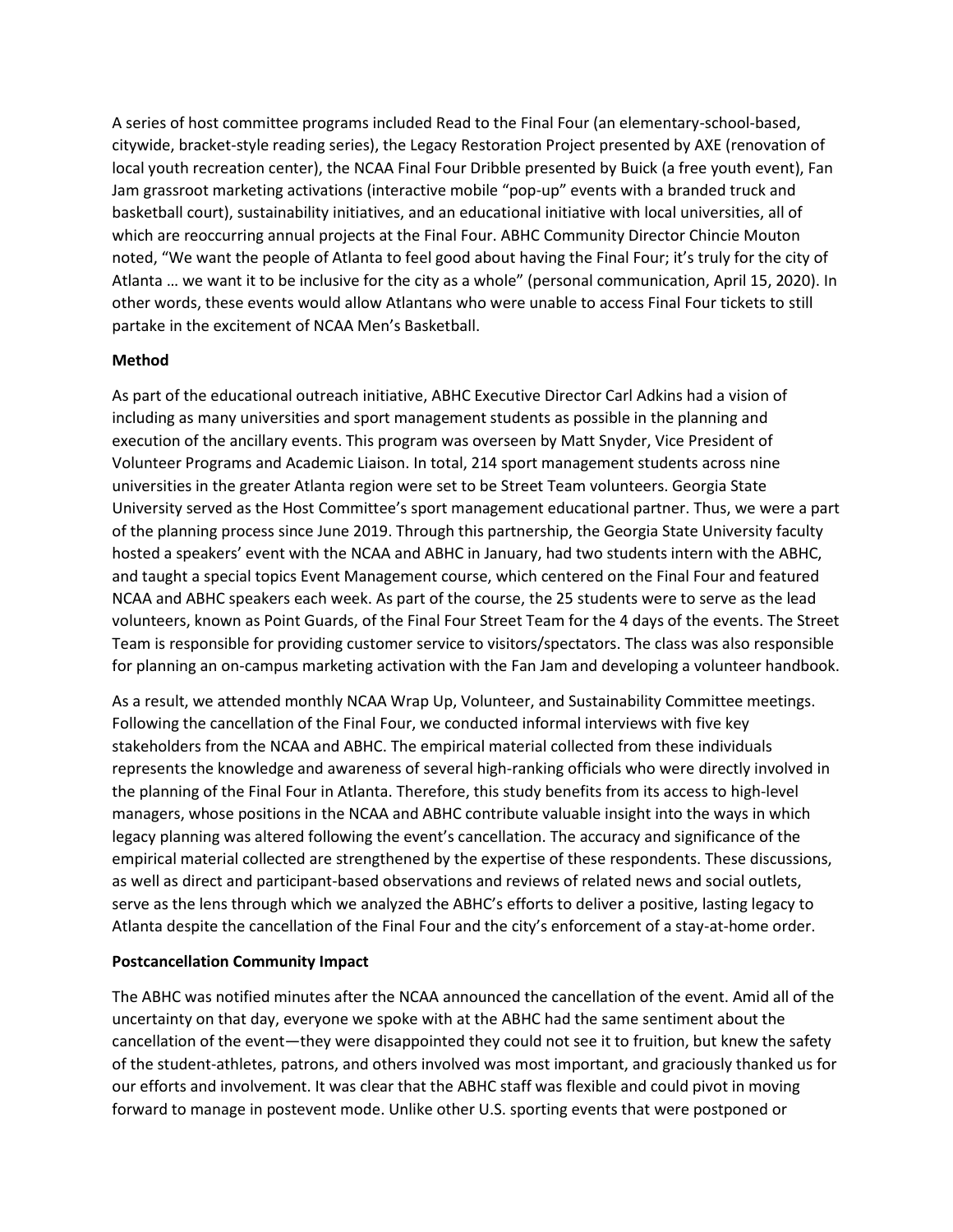cancelled during this time, the Final Four was arguably the largest host-based event that was being impacted. Furthermore, the NCAA has already designated the Final Four sites for the next 6 years; the ABHC staff would not have a chance to host again in the foreseeable future. It became a unique situation for the ABHC, who shifted to manage the event cancellation and fulfillment of community efforts, while most of its staff was only on contract through May 15, 2020.

The ABHC staff needed to determine the extent to which they could continue community outreach in light of the city of Atlanta's stay-in-place mandate and restriction on large gatherings. The mindset, according to Mouton, was "We can't execute the way that we wanted, but we still have a way to close out and finish" (personal communication, April 15, 2020).

The Read to the Final Four program continued, initially built as an online competition, and its reading platform usage was extended to June. In that light, the online program became an unexpected tool in the school system's transition to e-learning. Yet, the celebration for the Final Four reading teams from the competition remains postponed until it is safe to resume group gatherings at schools. A youth clinic and the Legacy Restoration Project, which centered on revitalizing a local Boys & Girls Club and holding a ribbon-cutting ceremony with sponsor AXE, were planned for Final Four week. Those are to be rescheduled when safely allowable. Due to the ABHC staff's short-term contracts, however, there may not be host committee members at that point, potentially leaving it to the NCAA or ABHC staff on their own to complete these elements. As Mouton acknowledged, "while I probably won't be on the host committee at that time, we will follow through on the commitment to those students" (personal communication, April 15, 2020). The coordination of the final celebration will be completed by her or the NCAA staff.

For the university educational components, student-led Fan Jams and on-campus marketing activations planned for the week before the Final Four events were cancelled. However, five ABHC staff members still fulfilled their commitments to join video calls for the Event Management class.

Along with the decisions about which community legacy projects could still be continued came the decision to manage the vast number of products that were directly related to the community events. The majority of the Final Four event materials are event-specific and branded pieces, leaving them unusable for future events. The ABHC met and took inventory of the materials to determine which were unusable and which could be returned to the NCAA for future use. From this, they put together a donation list to allow them to still make a difference in the Atlanta community. The decision to donate items provided community impact and aided sustainability efforts with the reuse of the items. Notably, the Final Four Dribble event, in which thousands of children would be provided free Final Four basketballs to dribble through the streets of Atlanta together, was cancelled. Instead, the ABHC donated the basketballs to the Boys & Girls Clubs of Metro Atlanta in early May. The branded Fan Jam basketball court was being donated to the renovated Boys & Girls Club from the Legacy Restoration Project.

Corporate partners also played a role in the recovery of items. The staff with Coca-Cola was set to serve as sustainability green team volunteers for the Final Four. Instead, the ABHC provided Coca-Cola with the clear bags (originally intended to distribute to Final Four visitors) to donate to organizations that need them. It was apparent that the ABHC staff was resourceful and pragmatic with their donations.

In the case of the 2020 Men's Final Four, the volunteer uniforms and packets were purchased by the NCAA and were clearly marked as Final Four 2020 Atlanta branded items. The volunteer packet included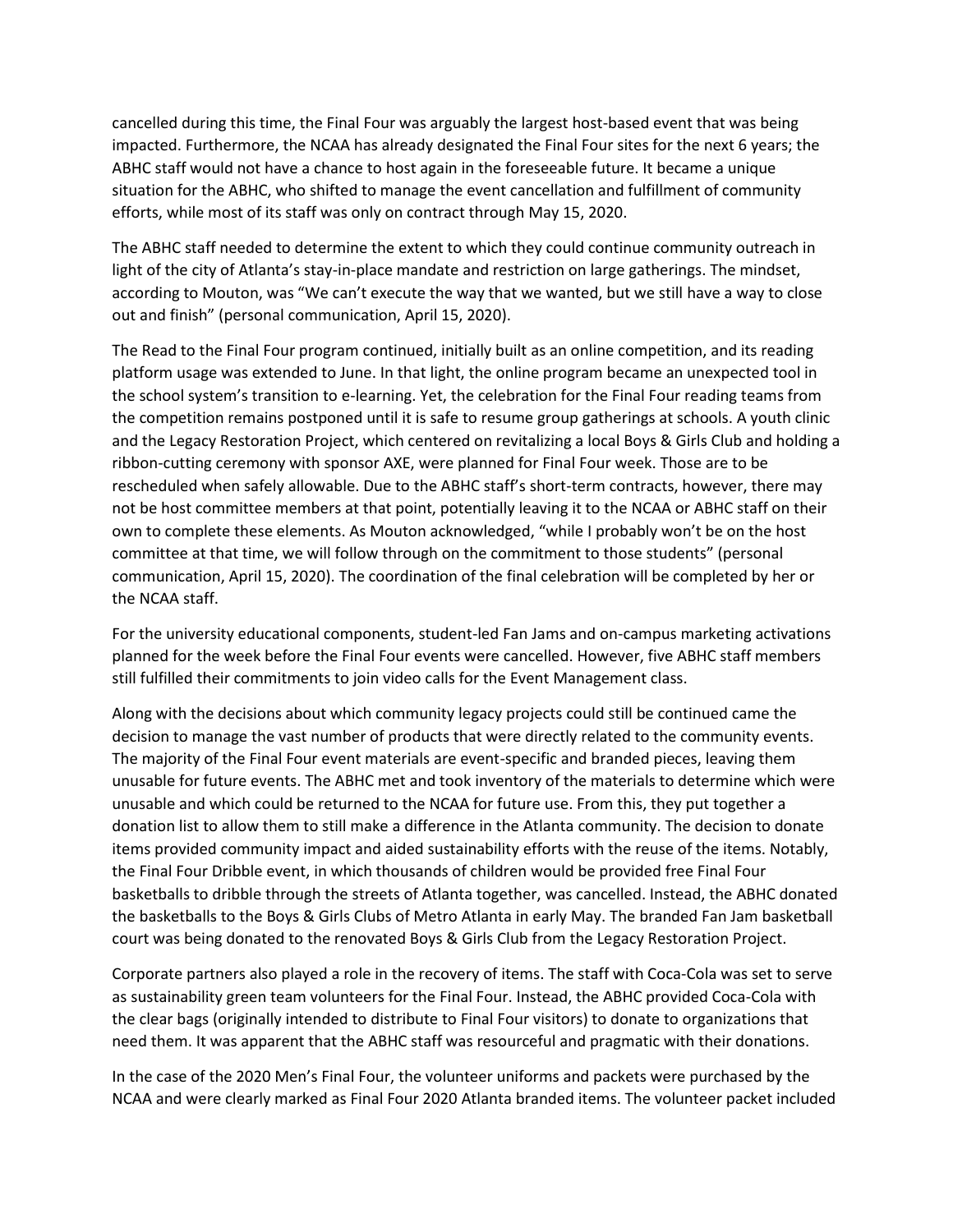a white polo shirt, hat, poncho, flashlight, and clear drawstring backpack. Due to the timing of the cancellation announcement, volunteer meetings had not occurred yet, other than our Georgia State University class session, which was held minutes after the NCAA announced the game would be played without spectators. With the city of Atlanta's stay-in-place orders, in addition to the restriction on large gatherings, it would not have been feasible to distribute volunteer uniforms. Thus, after the event was cancelled completely, the ABHC searched for an outlet to distribute the uniforms that would benefit those serving in the community. The ABHC provided the packets to 19 Atlanta community recreation centers, where school and center staff handed out school lunches to students impacted by the school closures. These front-line volunteers issuing the food could use the ponchos and shirts as protective barriers, and gain a unique piece of memorabilia for their efforts.

During this same time, on April 1, individuals who registered to be Final Four volunteers (2,100) were emailed an update about the event. The message included information about how the event could not continue, the ABHC's donation of the volunteer kits, the status of the volunteer Facebook page, and a survey about their experience. Snyder indicated that, of the survey respondents (N = 400), many intended volunteers noted they were proud of the way the host committee was redistributing the goods and helping the community (personal communication, April 8, 2020). In addition, many shared the same disappointment of not being able to participate as the host committee, but appreciated the efforts of the committee and hoped for future opportunities.

However, the good deeds were not met with unanimous community support. Some of the registered volunteers (20%) were upset that they did not receive the uniforms and felt they deserved them (M. Snyder, personal communication, April 8, 2020). This sentiment was interesting, considering the registered volunteers did not have an opportunity to be a part of an ABHC Final Four training session or volunteer. Moreover, some individuals recognized the challenges with distributing to the large groups, given the city restrictions, as a reason for not receiving the uniforms and responded with advice on how to make packet pickup work logistically, by staggering when people picked up the uniforms. It was evident that the branded Atlanta Final Four volunteer uniform provided individuals the opportunity to feel connected with the event and a sense of belonging to and pride in the community, even in the face of a pandemic. The lead ABHC volunteer staff members worked in the same capacity with the Super Bowl the previous year, and many of the volunteers were from the same list. They agreed that their volunteers were passionate, took ownership of their participation in the event, and appreciated nice uniforms and gifts. As with all major events, volunteers are a vital component and front-facing service personnel.

The ABHC communication staff played a key role in providing information to volunteers, spectators, and key stakeholders. The Final Four social media accounts (Facebook @TheFinalFour/Twitter @FinalFour), as well as a private Final Four Volunteer Facebook page, were managed by the ABHC staff and are also a representation of Atlanta. As noted from reviewing the social accounts, NCAA-related decisions sometimes created a negative public impact for the ABHC and community. Notably, when the NCAA announced the ticket reimbursement process, which allowed full refunds for the ticket, but not for the processing fees, spectators provided criticism of the ABHC's social accounts, making it seem as though it was a host committee decision.

The ABHC staff was proud of its follow-through with the legacy plan. The ABHC media team developed a press release and social media posts (see Figure 1) in an effort to showcase the community impact from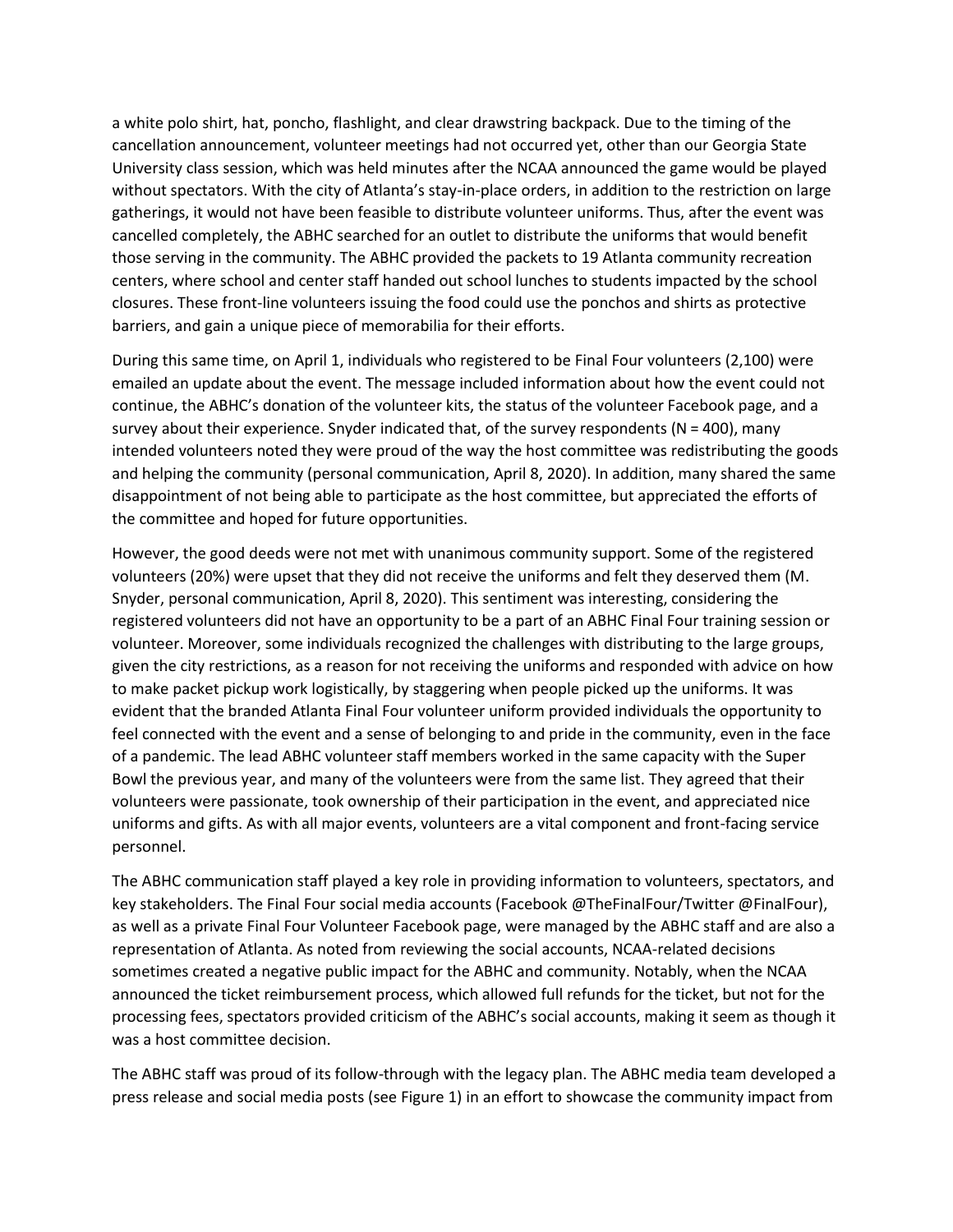the event. This sentiment received traction across Atlanta on local television news broadcasts and in newspapers. As Adkins noted,

Serving as the host city for the Final Four extends far beyond the games, and it is important we recognize the positive impact on students throughout Georgia from elementary schools to our leading universities. The activations and attention to detail that went into planning and preparing for the Final Four and DII, DIII Championship is something the entire Atlanta community should be proud of and we are grateful to have such incredible partners who were there every step of the way. (Atlanta Basketball Host Committee, 2020b, para. 6)

Adkins's comments underscore the significant undertaking associated with planning legacy-related ancillary events. In addition, implicit in his statement is an acknowledgment that his staff's communityrelated efforts in the metro-Atlanta area would be left largely unrecognized.



Figure 1

—NCAA Final Four community impact (NCAA Final Four, 2020). Citation: International Journal of Sport Communication 13, 3; <https://doi.org/10.1123/ijsc.2020-0244>

An interesting takeaway from this case is that, although the cancellation of the 2020 Men's Final Four effectively ended the men's basketball tournament, it did not lead the ABHC to immediately cease its operations. Clearly, there was a need for communications, ticketing, and staffing personnel to draw all tournament-related activities to a close, but much of this work occurred in the days and weeks following the cancellation. On the other hand, the ABHC's legacy team has maintained its commitment to holding its events in the future. These tentative plans will continue to be complicated by the persistence of the pandemic and the likelihood that government regulations will limit—or profoundly shape—the occurrence of public gatherings in the foreseeable future.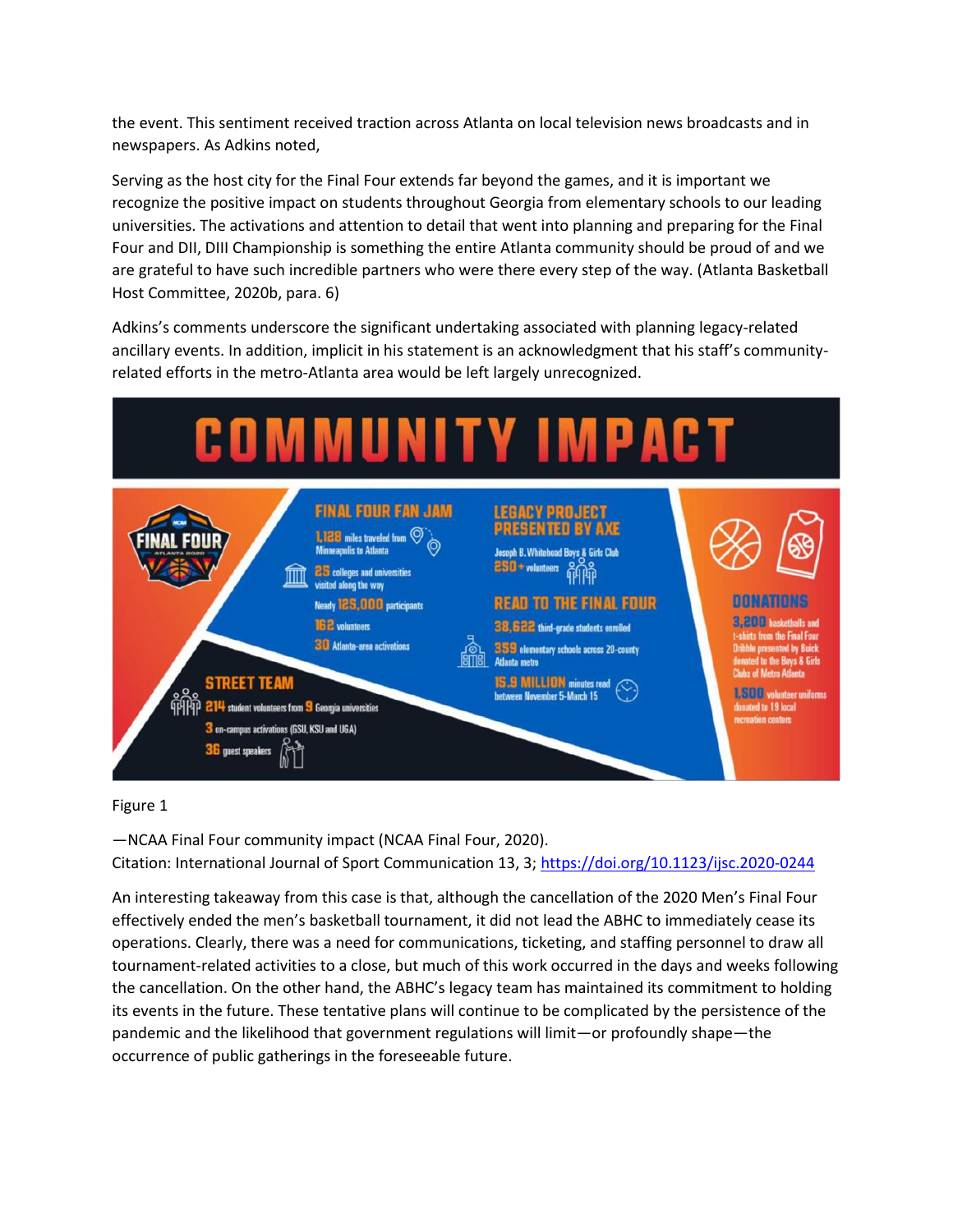#### **Future Direction**

We wait to see if and how major events return to society and how sport organizations move forward with major events, specifically the legacy and community impact related to the events. If spectators are limited, ancillary, fan-related events around large-scale sporting events may also be limited, along with the community impact. Much of the host committee process is focused on the tourism aspect—out-ofarea visitors and economic impact would be lessened. Does the role of legacy and impact of sport on a community decrease without fans, or does it need to be greater to make the community feel a part of the hosting process and provide justification for the city spending money on the event? A main reason sport organizations and, subsequently, host committees invest in and support community efforts is to provide positive justification for hosting the events in the city. The events bring positive recognition, economic impact, and other benefits to the community. Yet, community support is often needed to help fund aspects of the bid process or stadiums, which make the city attractive to host major events. Sport organizations and host committees have a need to mitigate the concerns of citizens who are negatively impacted by major events, whether through paying for increases in taxes for new stadiums or other sport-related enhancements or enduring traffic or crime that may occur during a major event.

As discussed previously, a key implication of this case is that a major sporting event's legacy can endure despite the cancellation of the event itself. Given the substantial investment of time and money by a host community and local organizing committee, and in light of the growing number of events being cancelled or postponed indefinitely because of the coronavirus pandemic, sport managers may look to their legacy plans as a vehicle for promoting the event's positive impact on the community, even if the event itself cannot happen due to public health concerns.

References

Atlanta Basketball Host Committee. (2020a). About. Retrieved from [https://finalfouratl.com](https://finalfouratl.com/)

Atlanta Basketball Host Committee. (2020b, April 6). Atlanta Basketball Host Committee donates unused final four sports equipment and volunteer kits to Boys & Girls Clubs of Metro Atlanta and City of Atlanta Department of Parks and Recreation [Press release]. Retrieved from [https://finalfouratl.com/atlanta](https://finalfouratl.com/atlanta-basketball-host-committee-donates-unused-final-four-sports-equipment-and-volunteer-kits-to-boys-girls-clubs-of-metro-atlanta-and-city-of-atlanta-department-of-parks-and-recreation/)[basketball-host-committee-donates-unused-final-four-sports-equipment-and-volunteer-kits-to-boys](https://finalfouratl.com/atlanta-basketball-host-committee-donates-unused-final-four-sports-equipment-and-volunteer-kits-to-boys-girls-clubs-of-metro-atlanta-and-city-of-atlanta-department-of-parks-and-recreation/)[girls-clubs-of-metro-atlanta-and-city-of-atlanta-department-of-parks-and-recreation/](https://finalfouratl.com/atlanta-basketball-host-committee-donates-unused-final-four-sports-equipment-and-volunteer-kits-to-boys-girls-clubs-of-metro-atlanta-and-city-of-atlanta-department-of-parks-and-recreation/)

Karadakis, K., & Kaplanidou, K. (2012). Legacy perceptions among host and non-host Olympic Games residents: A longitudinal study of the 2010 Vancouver Olympic Games. European Sport Management Quarterly, 12(3), 243-264. doi: <https://doi.org/10.1080/16184742.2012.680067>

NCAA Final Four [FinalFour]. (2020, April 9). NCAA final four community impact [Tweet]. Retrieved from [https://twitter.com/FinalFour?ref\\_src=twsrc%5Egoogle%7Ctwcamp%5Eserp%7Ctwgr%5Eauthor](https://twitter.com/FinalFour?ref_src=twsrc%5Egoogle%7Ctwcamp%5Eserp%7Ctwgr%5Eauthor)

Norlander, M. (2020, March 16). The end of march madness: Behind the scenes in the hours that led to the cancellation of the NCAA tournament. CBS Sports. Retrieved from [https://www.cbssports.com/college-basketball/news/the-end-of-march-madness-behind-the-](https://www.cbssports.com/college-basketball/news/the-end-of-march-madness-behind-the-scenes-in-the-hours-that-led-to-the-cancellation-of-the-ncaa-tournament/)

[scenes-in-the-hours-that-led-to-the-cancellation-of-the-ncaa-tournament/](https://www.cbssports.com/college-basketball/news/the-end-of-march-madness-behind-the-scenes-in-the-hours-that-led-to-the-cancellation-of-the-ncaa-tournament/)